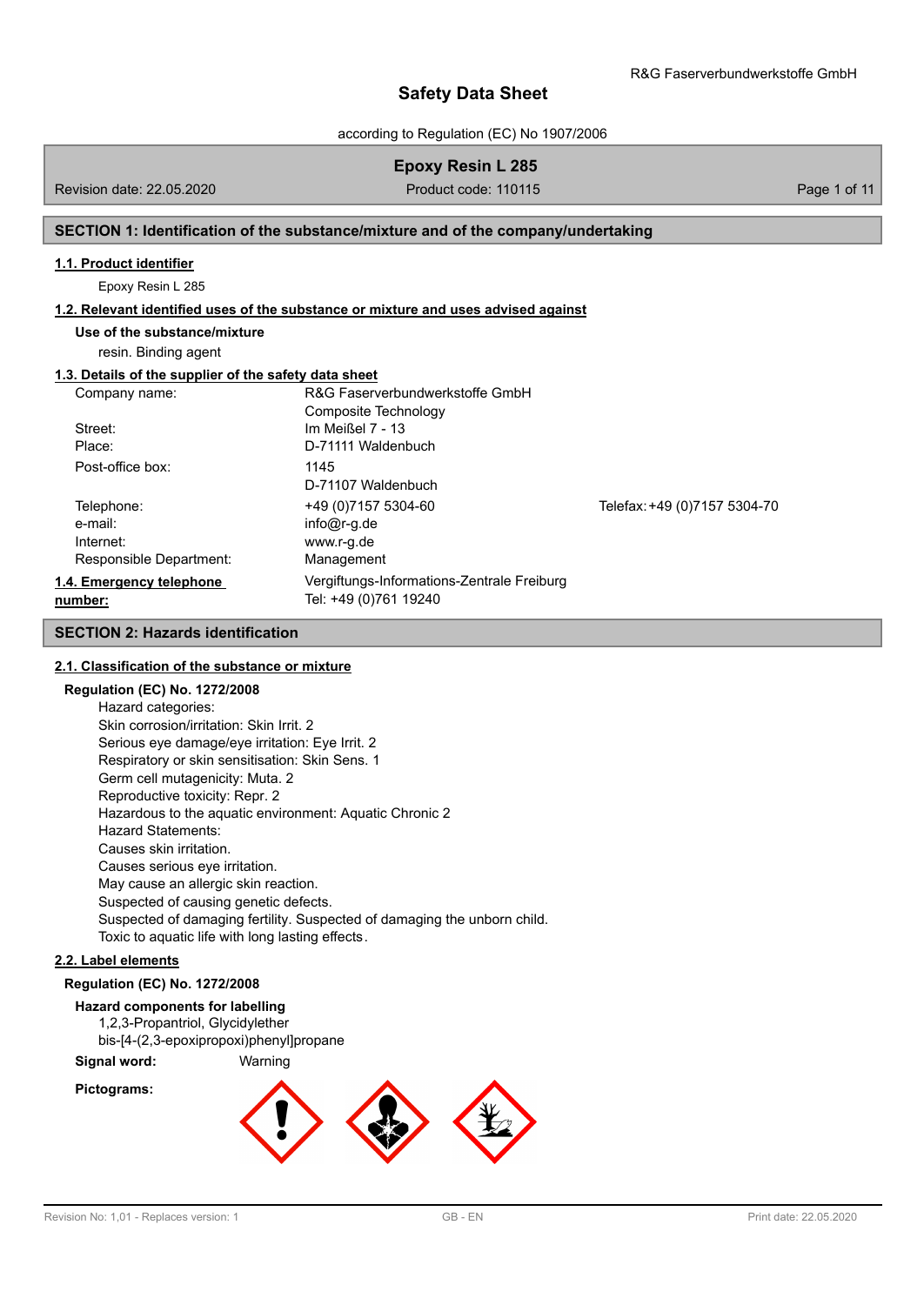according to Regulation (EC) No 1907/2006

|                                 | <b>Epoxy Resin L 285</b>                                                               |              |
|---------------------------------|----------------------------------------------------------------------------------------|--------------|
| Revision date: 22.05.2020       | Product code: 110115                                                                   | Page 2 of 11 |
| <b>Hazard statements</b>        |                                                                                        |              |
| H315                            | Causes skin irritation.                                                                |              |
| H <sub>3</sub> 19               | Causes serious eye irritation.                                                         |              |
| H317                            | May cause an allergic skin reaction.                                                   |              |
| H <sub>341</sub>                | Suspected of causing genetic defects.                                                  |              |
| H361fd                          | Suspected of damaging fertility. Suspected of damaging the unborn child.               |              |
| H411                            | Toxic to aguatic life with long lasting effects.                                       |              |
| <b>Precautionary statements</b> |                                                                                        |              |
| P <sub>103</sub>                | Read label before use.                                                                 |              |
| P280                            | Wear protective gloves/protective clothing/eye protection/face protection.             |              |
| P273                            | Avoid release to the environment.                                                      |              |
| P308+P311                       | IF exposed or concerned: Call a doctor.                                                |              |
| P305+P351+P338                  | IF IN EYES: Rinse cautiously with water for several minutes. Remove contact lenses, if |              |
|                                 | present and easy to do. Continue rinsing.                                              |              |
| P405                            | Store locked up.                                                                       |              |
| P <sub>501</sub>                | Dispose of waste according to applicable legislation.                                  |              |
| 2.3. Other hazards              |                                                                                        |              |

## **2.3. Other hazards**

Results of PBT and vPvB assessment: not applicable

### **SECTION 3: Composition/information on ingredients**

## **3.2. Mixtures**

#### **Hazardous components**

| <b>CAS No</b> | Chemical name                                                                           |              |                   | Quantity    |
|---------------|-----------------------------------------------------------------------------------------|--------------|-------------------|-------------|
|               | EC No                                                                                   | Index No     | <b>REACH No</b>   |             |
|               | GHS Classification                                                                      |              |                   |             |
| 90529-77-4    | 1,2,3-Propantriol, Glycidylether                                                        |              |                   | $50 - 75 %$ |
|               | 292-011-4                                                                               |              | 101-2119978955-13 |             |
|               | Muta. 2, Repr. 2, Acute Tox. 4, Skin Irrit. 2, Eye Irrit. 2; H341 H361fd H302 H315 H319 |              |                   |             |
| 1675-54-3     | bis-[4-(2,3-epoxipropoxi)phenyl]propane                                                 |              |                   | $50 - 75 %$ |
|               | 216-823-5                                                                               | 603-073-00-2 | 101-2119456619-26 |             |
|               | Skin Irrit. 2, Eye Irrit. 2, Skin Sens. 1, Aquatic Chronic 2; H315 H319 H317 H411       |              |                   |             |

Full text of H and EUH statements: see section 16.

### **SECTION 4: First aid measures**

## **4.1. Description of first aid measures**

#### **After inhalation**

If breathing is difficult, remove victim to fresh air and keep at rest in a position comfortable for breathing. If breathing is irregular or stopped, administer artificial respiration. Where appropriate artificial ventilation. No mouth-to-mouth or mouth-to-nose resuscitation. Use Ambu bag or ventilator. Call a physician immediately.

## **After contact with skin**

After contact with skin, wash immediately with plenty of water and soap. Take off immediately all contaminated clothing and wash it before reuse. In case of skin irritation, seek medical treatment.

### **After contact with eyes**

After contact with the eyes, rinse with water with the eyelids open for a sufficient length of time, then consult an ophthalmologist immediately.

## **After ingestion**

Rinse mouth immediately and drink plenty of water. Observe risk of aspiration if vomiting occurs. Never give anything by mouth to an unconscious person or a person with cramps. Call a physician immediately.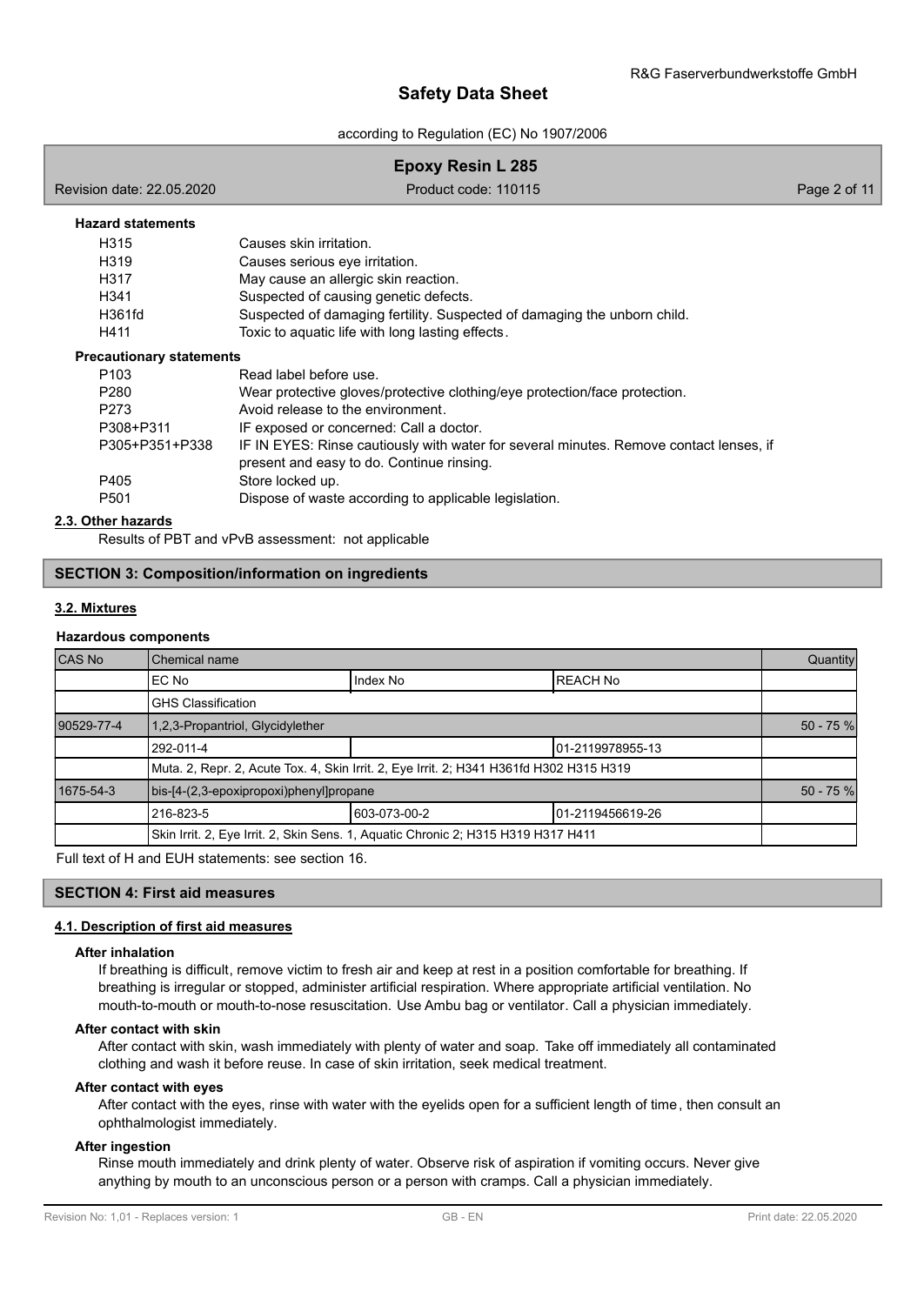according to Regulation (EC) No 1907/2006

## **Epoxy Resin L 285**

Revision date: 22.05.2020 **Product code: 110115** Product code: 110115

## **4.2. Most important symptoms and effects, both acute and delayed**

Following eye contact: Headache, Causes tears. Conjunctival redness.

Following inhalation: Suspected of damaging fertility. Suspected of damaging the unborn child. After skin contact: Irritant, erythema (redness), Suspected of damaging fertility. Suspected of damaging the unborn child.

after ingestion: Suspected of damaging fertility. Suspected of damaging the unborn child.

### **4.3. Indication of any immediate medical attention and special treatment needed**

Treat symptomatically.

### **SECTION 5: Firefighting measures**

## **5.1. Extinguishing media**

#### **Suitable extinguishing media**

Co-ordinate fire-fighting measures to the fire surroundings.

#### **5.2. Special hazards arising from the substance or mixture**

Heating causes rise in pressure with risk of bursting. Non-flammable. In case of fire may be liberated: Carbon monoxide, Carbon dioxide (CO2), Hydrogen halide

### **5.3. Advice for firefighters**

Wear a self-contained breathing apparatus and chemical protective clothing. Full protection suit.

## **Additional information**

Use water spray jet to protect personnel and to cool endangered containers. Suppress gases/vapours/mists with water spray jet. Collect contaminated fire extinguishing water separately. Do not allow entering drains or surface water.

#### **SECTION 6: Accidental release measures**

## **6.1. Personal precautions, protective equipment and emergency procedures**

Provide adequate ventilation. Do not breathe gas/fumes/vapour/spray. Avoid contact with skin, eyes and clothes. Use personal protection equipment.

#### **6.2. Environmental precautions**

Do not allow to enter into surface water or drains. Do not allow to enter into soil/subsoil. In case of gas escape or of entry into waterways, soil or drains, inform the responsible authorities. Collect spillage.

#### **6.3. Methods and material for containment and cleaning up**

Stop leak if safe to do so. Absorb with liquid-binding material (e.g. sand, diatomaceous earth, acid- or universal binding agents). Treat the recovered material as prescribed in the section on waste disposal . Clear contaminated areas thoroughly.

#### **6.4. Reference to other sections**

Safe handling: see section 7 Personal protection equipment: see section 8 Disposal: see section 13

## **SECTION 7: Handling and storage**

## **7.1. Precautions for safe handling**

#### **Advice on safe handling**

Provide adequate ventilation. Avoid contact with skin, eyes and clothes. Do not breathe gas/fumes/vapour/spray. Use personal protection equipment. People who suffer from skin sensitization problems, asthma, allergies, chronic or recurring respiratory illnesses should not be deployed in any process using this preparation. Avoid contact during pregnancy and while nursing. Avoid release to the environment.

#### **Advice on protection against fire and explosion**

No special fire protection measures are necessary.

### **7.2. Conditions for safe storage, including any incompatibilities**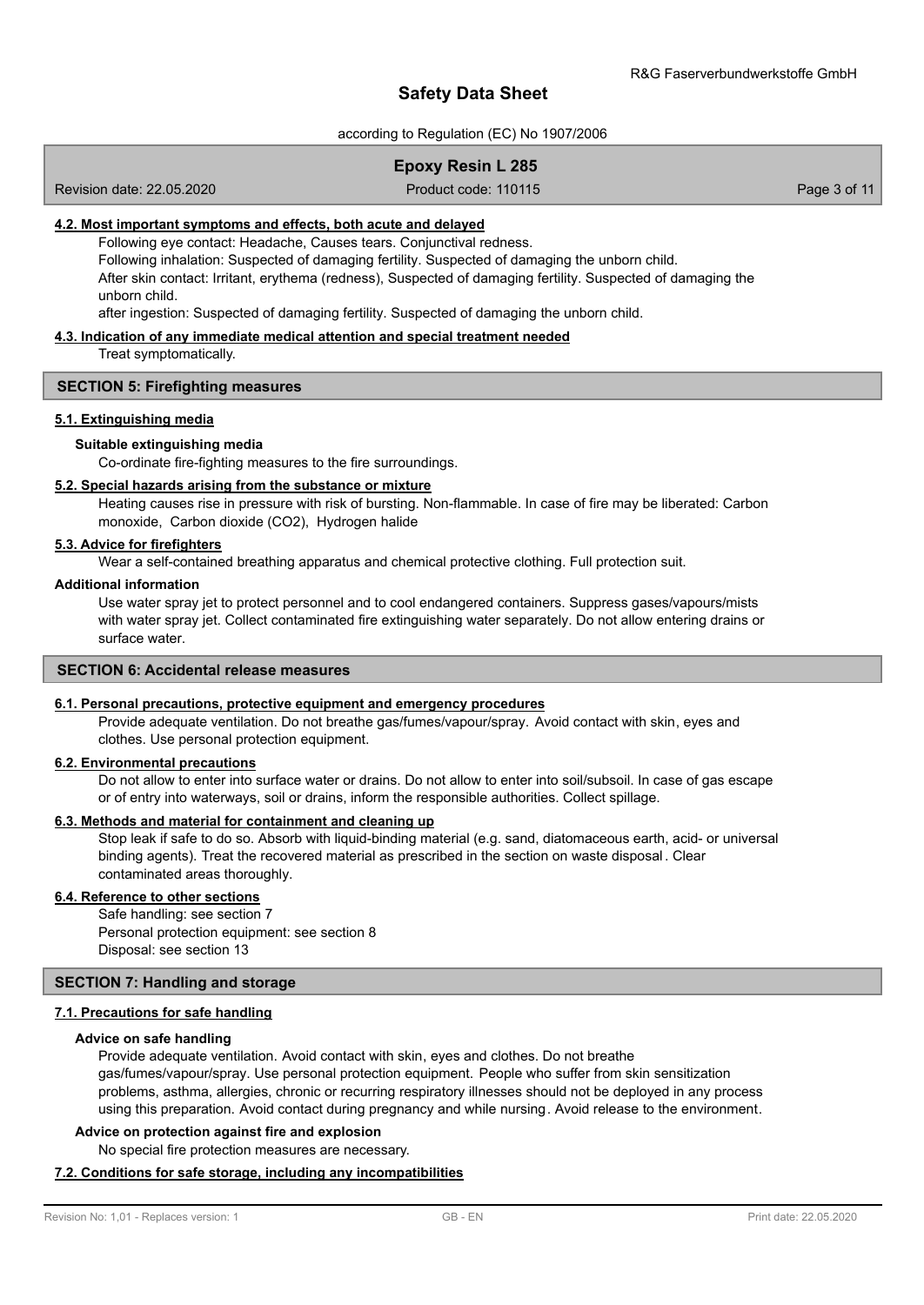## according to Regulation (EC) No 1907/2006

## **Epoxy Resin L 285**

Revision date: 22.05.2020 **Product code: 110115** Page 4 of 11

## **Requirements for storage rooms and vessels**

Keep container tightly closed in a cool, well-ventilated place. Keep locked up. Store in a place accessible by authorized persons only. Provide adequate ventilation as well as local exhaustion at critical locations.

## **Hints on joint storage**

Keep away from food, drink and animal feedingstuffs.

**Further information on storage conditions**

Protect against direct sunlight.

## **7.3. Specific end use(s)**

resin. Binding agent

## **SECTION 8: Exposure controls/personal protection**

### **8.1. Control parameters**

### **DNEL/DMEL values**

| <b>CAS No</b>            | Substance                               |                |                  |                        |
|--------------------------|-----------------------------------------|----------------|------------------|------------------------|
| DNEL type                |                                         | Exposure route | Effect           | Value                  |
| 1675-54-3                | bis-[4-(2,3-epoxipropoxi)phenyl]propane |                |                  |                        |
| Worker DNEL, acute       |                                         | dermal         | systemic         | 8,3 mg/kg bw/day       |
| Worker DNEL, acute       |                                         | inhalation     | systemic         | 12,3 mg/ $m3$          |
| Worker DNEL, long-term   |                                         | dermal         | systemic         | 8,3 mg/kg bw/day       |
| Worker DNEL, long-term   |                                         | inhalation     | systemic         | 12,3 mg/ $m3$          |
| Consumer DNEL, acute     |                                         | Idermal        | <b>Isystemic</b> | 3,6 mg/kg bw/day       |
| Consumer DNEL, acute     |                                         | linhalation    | systemic         | $0,75 \text{ mg/m}^3$  |
| Consumer DNEL, acute     |                                         | Ioral          | systemic         | $0.75$ mg/kg<br>bw/day |
| Consumer DNEL, long-term |                                         | dermal         | systemic         | 3,6 mg/kg bw/day       |
| Consumer DNEL, long-term |                                         | linhalation    | systemic         | $0,75 \text{ mg/m}^3$  |
| Consumer DNEL, long-term |                                         | Ioral          | systemic         | 0.75 mg/kg<br>bw/day   |

## **PNEC values**

| CAS No                                           | Substance                                        |              |  |
|--------------------------------------------------|--------------------------------------------------|--------------|--|
|                                                  | Value<br>Environmental compartment               |              |  |
| 1675-54-3                                        | bis-[4-(2,3-epoxipropoxi)phenyl]propane          |              |  |
| Freshwater                                       | $0,003$ mg/l                                     |              |  |
| 0,013 mg/l<br>Freshwater (intermittent releases) |                                                  |              |  |
| Marine water                                     |                                                  | 0,0003 mg/kg |  |
| Marine water (intermittent releases)             |                                                  | $0,013$ mg/l |  |
| Freshwater sediment                              |                                                  | $0.5$ mg/kg  |  |
| Marine sediment                                  |                                                  | $0,5$ mg/kg  |  |
|                                                  | Micro-organisms in sewage treatment plants (STP) | $10$ mg/l    |  |

## **8.2. Exposure controls**

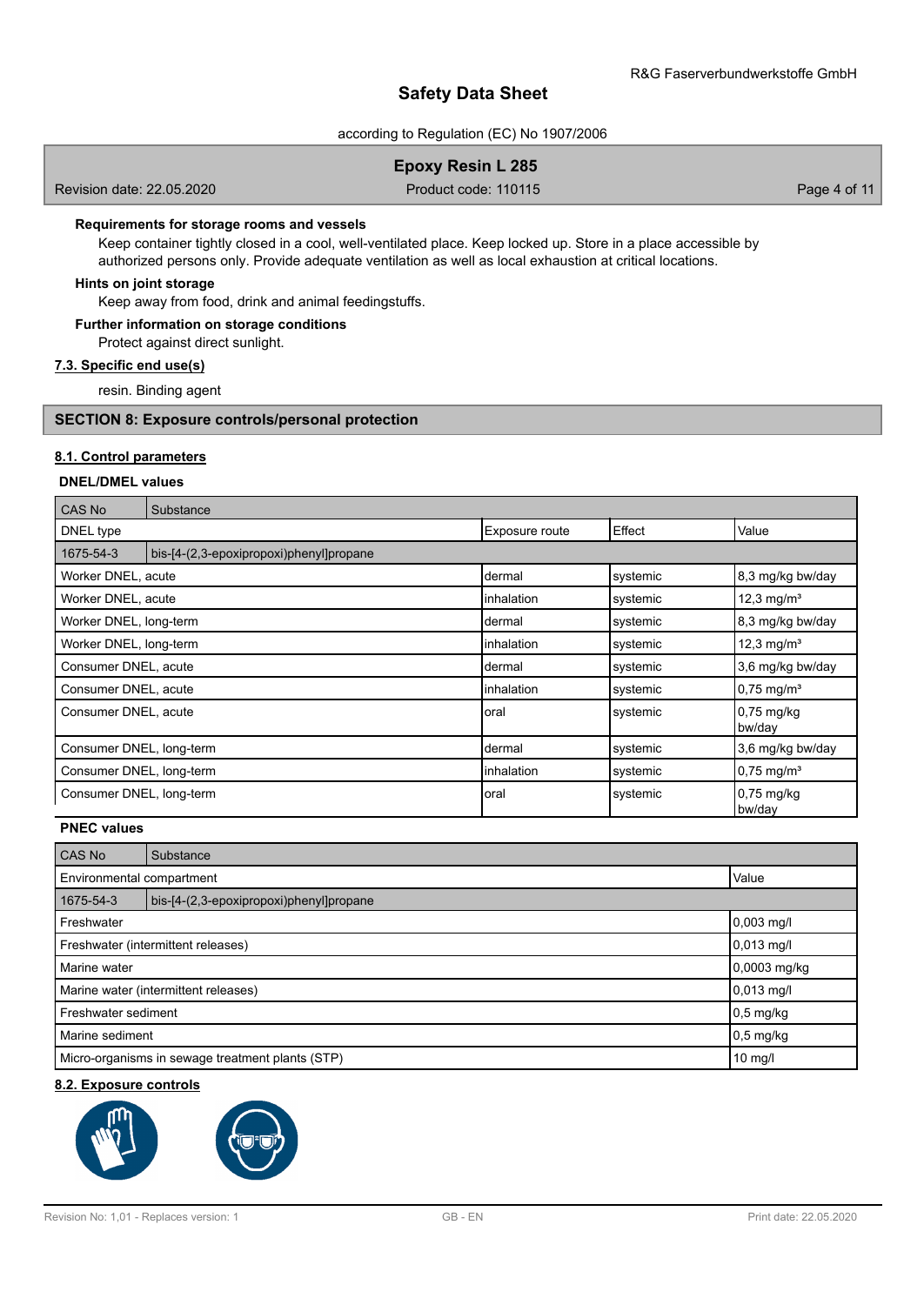according to Regulation (EC) No 1907/2006

## **Epoxy Resin L 285**

Revision date: 22.05.2020 **Product code: 110115** Product code: 110115

## **Appropriate engineering controls**

Provide adequate ventilation as well as local exhaustion at critical locations.

#### **Protective and hygiene measures**

Remove contaminated, saturated clothing immediately. Draw up and observe skin protection programme. When using do not eat, drink or smoke. When using do not eat or drink. Avoid contact with eyes and skin. Do not breathe gas/fumes/vapour/spray. Keep away from food, drink and animal feedingstuffs.

## **Eye/face protection**

Tightly sealed safety glasses.

#### **Hand protection**

Wear suitable gloves.

#### Suitable material:

NBR (Nitrile rubber) (730 Camatril), Butyl caoutchouc (butyl rubber) (898 Butoject) Breakthrough time (maximum wearing time): >= 480 min

When handling with chemical substances, protective gloves must be worn with the CE-label including the four control digits. The quality of the protective gloves resistant to chemicals must be chosen as a function of the specific working place concentration and quantity of hazardous substances. For special purposes, it is recommended to check the resistance to chemicals of the protective gloves mentioned above together with the supplier of these gloves.

#### **Skin protection**

Wear suitable protective clothing.

#### **Respiratory protection**

In case of inadequate ventilation wear respiratory protection.

#### **Environmental exposure controls**

Avoid release to the environment.

## **SECTION 9: Physical and chemical properties**

#### **9.1. Information on basic physical and chemical properties**

| Physical state:                          | Liquid         |                |                        |
|------------------------------------------|----------------|----------------|------------------------|
| Colour:                                  | light yellow   |                |                        |
| Odour:                                   | characteristic |                |                        |
|                                          |                |                | <b>Test method</b>     |
| pH-Value:                                |                | not determined |                        |
| Changes in the physical state            |                |                |                        |
| Melting point:                           |                | not determined |                        |
| Initial boiling point and boiling range: |                | not determined |                        |
| Flash point:                             |                | $>$ 100 °C     |                        |
| <b>Flammability</b>                      |                |                |                        |
| Solid:                                   |                | not applicable |                        |
| Gas:                                     |                | not applicable |                        |
| <b>Explosive properties</b>              |                |                |                        |
| The product is not: Explosive.           |                |                |                        |
| Lower explosion limits:                  |                | not determined |                        |
| Upper explosion limits:                  |                | not determined |                        |
| Ignition temperature:                    |                | not determined |                        |
| <b>Auto-ignition temperature</b>         |                |                |                        |
| Solid:                                   |                | not applicable |                        |
| Revision No: 1,01 - Replaces version: 1  | GB-EN          |                | Print date: 22.05.2020 |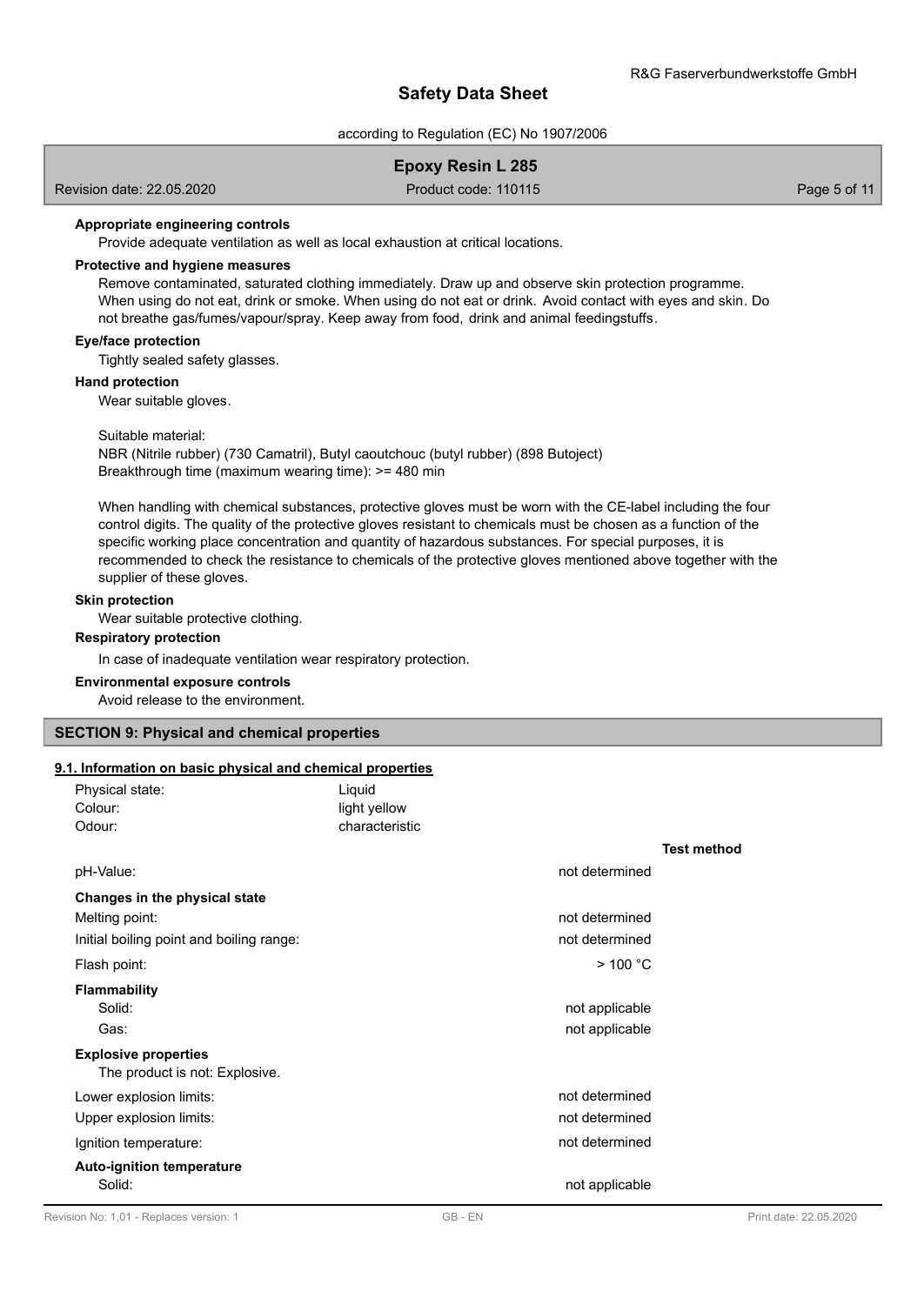according to Regulation (EC) No 1907/2006

|                                                | <b>Epoxy Resin L 285</b> |              |
|------------------------------------------------|--------------------------|--------------|
| Revision date: 22.05.2020                      | Product code: 110115     | Page 6 of 11 |
| Gas:                                           | not applicable           |              |
| Decomposition temperature:                     | not determined           |              |
| <b>Oxidizing properties</b><br>Not oxidising.  |                          |              |
| Vapour pressure:                               | not determined           |              |
| Density:                                       | 1,140 $g/cm^{3}$         |              |
| Water solubility:                              | practically insoluble    |              |
| Solubility in other solvents<br>not determined |                          |              |
| Partition coefficient:                         | not determined           |              |
| Viscosity / dynamic:<br>(at 25 $^{\circ}$ C)   | 600-900 mPa s ISO 9371   |              |
| Viscosity / kinematic:                         | not determined           |              |
| Vapour density:                                | not determined           |              |
| Evaporation rate:                              | not determined           |              |
| 9.2. Other information                         |                          |              |
| Odour threshold: not determined                |                          |              |

## **SECTION 10: Stability and reactivity**

### **10.1. Reactivity**

No hazardous reaction when handled and stored according to provisions.

## **10.2. Chemical stability**

The product is stable under storage at normal ambient temperatures.

### **10.3. Possibility of hazardous reactions**

No known hazardous reactions.

#### **10.4. Conditions to avoid**

Protect against direct sunlight.

## **10.5. Incompatible materials**

No information available.

## **10.6. Hazardous decomposition products**

In case of fire may be liberated: Carbon monoxide, Carbon dioxide (CO2), Hydrogen halide

## **SECTION 11: Toxicological information**

#### **11.1. Information on toxicological effects**

#### **Acute toxicity**

Based on available data, the classification criteria are not met.

| CAS No     | Chemical name                           |                        |            |                     |        |
|------------|-----------------------------------------|------------------------|------------|---------------------|--------|
|            | Exposure route                          | Dose                   | Species    | Source              | Method |
| 90529-77-4 | 1,2,3-Propantriol, Glycidylether        |                        |            |                     |        |
|            | oral                                    | 2000<br>LD50<br>mg/kg  | <b>Rat</b> | <b>Manufacturer</b> |        |
| 1675-54-3  | bis-[4-(2,3-epoxipropoxi)phenyl]propane |                        |            |                     |        |
|            | oral                                    | LD50<br>11400<br>mg/kg | <b>Rat</b> | <b>Manufacturer</b> |        |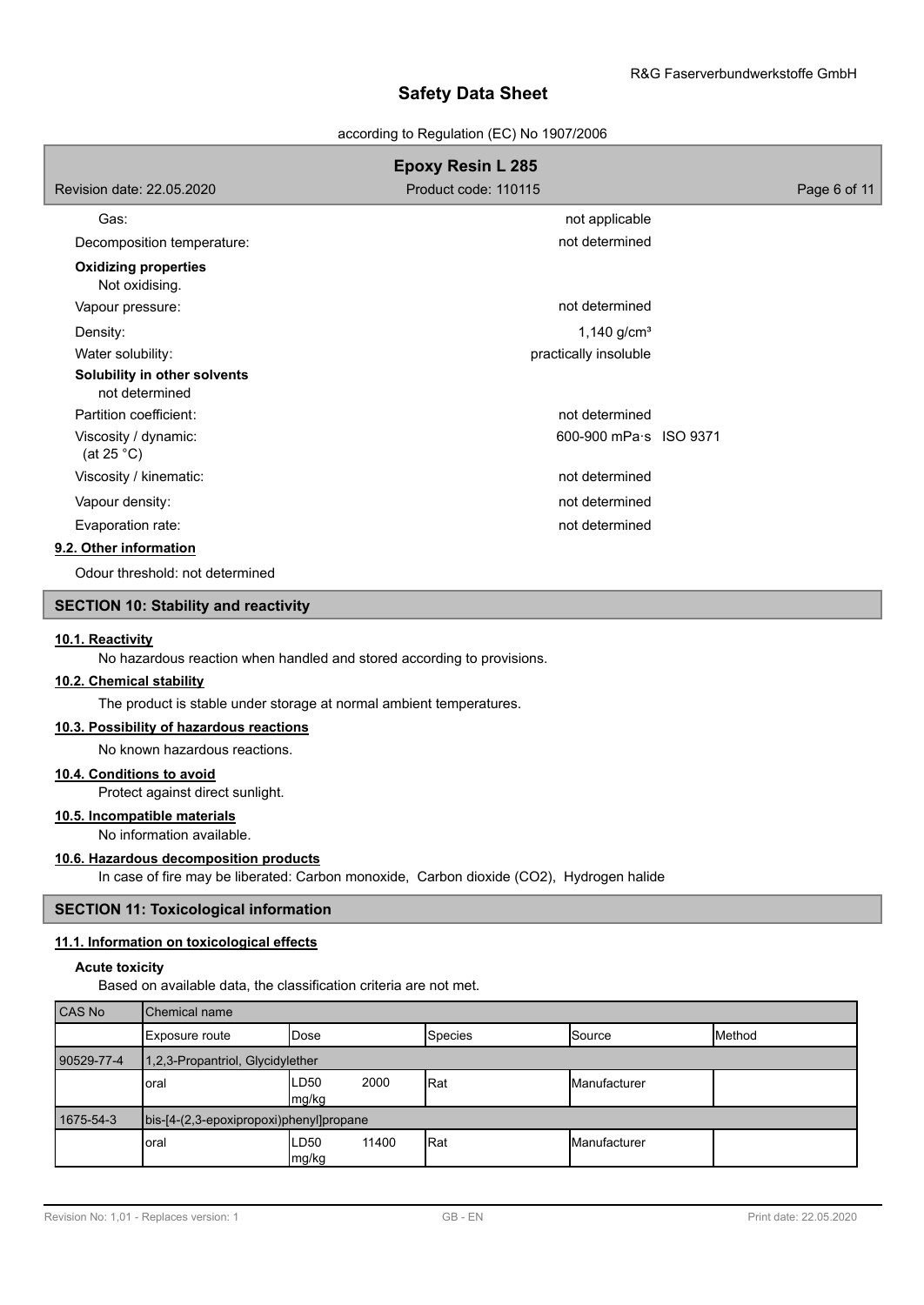according to Regulation (EC) No 1907/2006

## **Epoxy Resin L 285**

Revision date: 22.05.2020 **Product code: 110115** Product code: 110115

## **Irritation and corrosivity**

Causes skin irritation.

Causes serious eye irritation.

## **Sensitising effects**

May cause an allergic skin reaction. (bis-[4-(2,3-epoxipropoxi)phenyl]propane)

### **Carcinogenic/mutagenic/toxic effects for reproduction**

Suspected of causing genetic defects. (1,2,3-Propantriol, Glycidylether) Suspected of damaging fertility. Suspected of damaging the unborn child. (1,2,3-Propantriol, Glycidylether) Carcinogenicity: Based on available data, the classification criteria are not met.

### **STOT-single exposure**

Based on available data, the classification criteria are not met.

#### **STOT-repeated exposure**

Based on available data, the classification criteria are not met.

## **Aspiration hazard**

Based on available data, the classification criteria are not met.

## **SECTION 12: Ecological information**

#### **12.1. Toxicity**

Toxic to aquatic life with long lasting effects.

| CAS No    | Chemical name                                   |             |                   |                                     |                    |                      |                  |
|-----------|-------------------------------------------------|-------------|-------------------|-------------------------------------|--------------------|----------------------|------------------|
|           | Aquatic toxicity                                | Dose        |                   | $\lfloor$ [h] $\lfloor$ [d] Species |                    | <b>I</b> Source      | <b>I</b> Method  |
| 1675-54-3 | $\vert$ bis-[4-(2,3-epoxipropoxi)phenyl]propane |             |                   |                                     |                    |                      |                  |
|           | Acute fish toxicity                             | LC50        | $.3 \text{ mq/l}$ | 96 hlfish                           |                    | <b>IManufacturer</b> | <b>IOECD 203</b> |
|           | Acute crustacea toxicity                        | EC50        | $2,1$ mg/l        |                                     | 48 hlDaphnia       | <b>IManufacturer</b> | IOECD 202        |
|           | Crustacea toxicity                              | <b>NOEC</b> | $0,3$ mg/l        |                                     | 21 d Daphnia magna | <b>IManufacturer</b> | IOECD 211        |

## **12.2. Persistence and degradability**

|               | No information available.                              |              |    |                       |  |
|---------------|--------------------------------------------------------|--------------|----|-----------------------|--|
| <b>CAS No</b> | Chemical name                                          |              |    |                       |  |
|               | <b>I</b> Method                                        | <b>Value</b> |    | <b>Source</b>         |  |
|               | Evaluation                                             |              |    |                       |  |
| 1675-54-3     | bis-[4-(2,3-epoxipropoxi)phenyl]propane                |              |    |                       |  |
|               | OECD 301F                                              | 5 %          | 28 | <b>I</b> Manufacturer |  |
|               | Not readily biodegradable (according to OECD criteria) |              |    |                       |  |
|               | $6 - 12%$<br>OECD 301B<br>28<br><b>I</b> Manufacturer  |              |    |                       |  |
|               | Not readily biodegradable (according to OECD criteria) |              |    |                       |  |

## **12.3. Bioaccumulative potential**

No information available.

## **Partition coefficient n-octanol/water**

| CAS No            | IChemical name                          | Log Pow       |
|-------------------|-----------------------------------------|---------------|
| $ 1675 - 54 - 3 $ | bis-[4-(2,3-epoxipropoxi)phenyl]propane | $2,64 - 3,78$ |
| <b>BCF</b>        |                                         |               |

| <b>CAS No</b> | Chemical name                                  | <b>BCF</b>      | <b>I</b> Species | <b>Source</b> |
|---------------|------------------------------------------------|-----------------|------------------|---------------|
| 1675-54-3     | $Ibis-I4-$<br>(2,3-epoxipropoxi)phenyl]propane | - 2<br>ົ<br>ا پ |                  |               |

## **12.4. Mobility in soil**

No information available.

## **12.5. Results of PBT and vPvB assessment**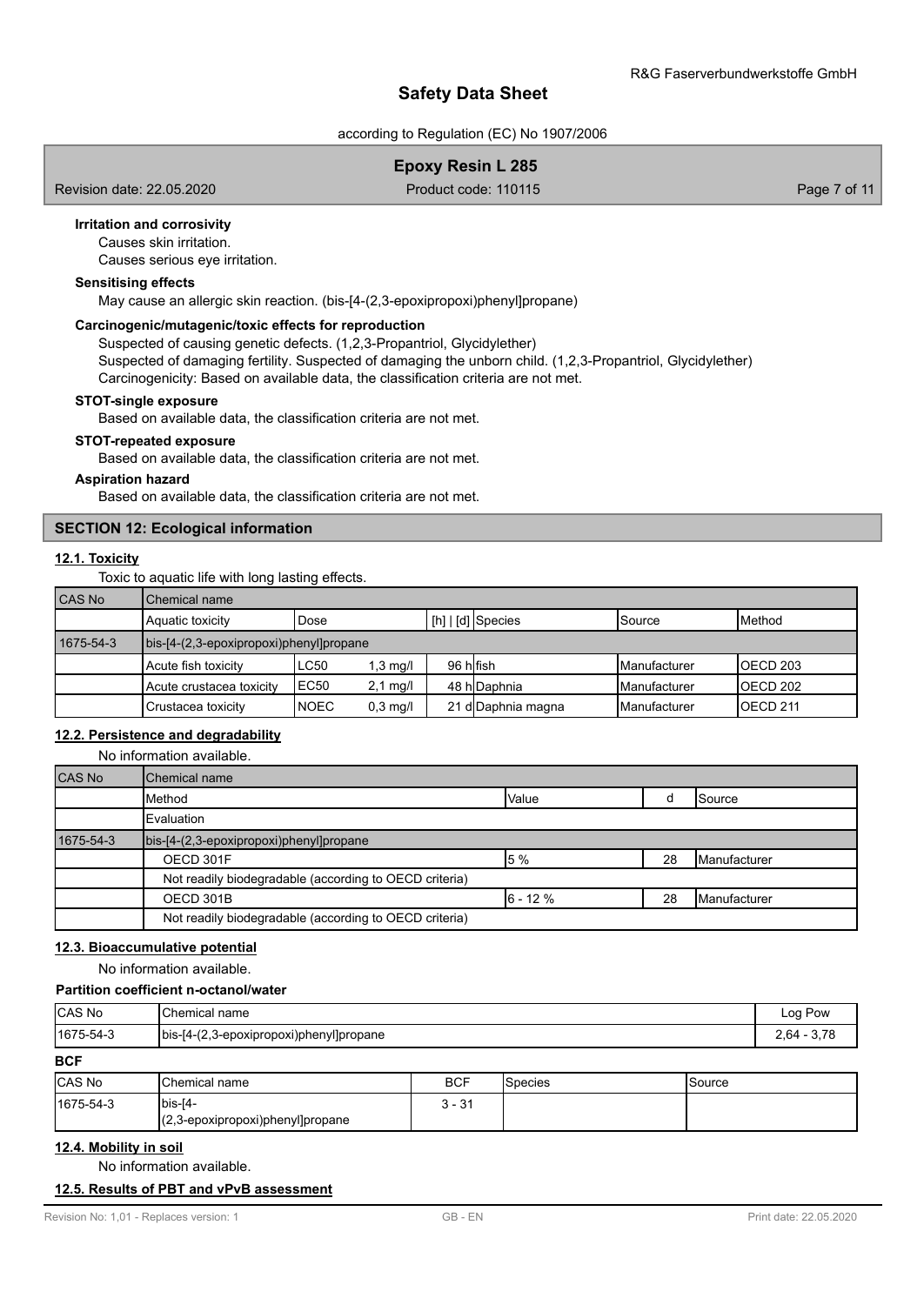according to Regulation (EC) No 1907/2006

## **Epoxy Resin L 285**

Revision date: 22.05.2020 **Product code: 110115** Product code: 110115

not applicable

## **12.6. Other adverse effects**

No information available.

## **Further information**

Do not allow to enter into surface water or drains. Do not allow to enter into soil/subsoil.

# **SECTION 13: Disposal considerations**

## **13.1. Waste treatment methods**

#### **Disposal recommendations**

Do not allow to enter into surface water or drains. Do not allow to enter into soil/subsoil. Dispose of waste according to applicable legislation.

#### **Contaminated packaging**

Dispose of waste according to applicable legislation.

## **SECTION 14: Transport information**

| Land transport (ADR/RID)          |                                                                                                   |
|-----------------------------------|---------------------------------------------------------------------------------------------------|
| 14.1. UN number:                  | <b>UN 3082</b>                                                                                    |
| 14.2. UN proper shipping name:    | ENVIRONMENTALLY HAZARDOUS SUBSTANCE, LIQUID, N.O.S. (bis-<br>[4-(2,3-epoxipropoxi)phenyl]propane) |
| 14.3. Transport hazard class(es): | 9                                                                                                 |
| 14.4. Packing group:              | III                                                                                               |
| Hazard label:                     | 9                                                                                                 |
|                                   |                                                                                                   |
| Classification code:              | M <sub>6</sub>                                                                                    |
| <b>Special Provisions:</b>        | 274 335 375 601                                                                                   |
| Limited quantity:                 | 5L                                                                                                |
| Excepted quantity:                | E1                                                                                                |
| Transport category:               | 3                                                                                                 |
| Hazard No:                        | 90                                                                                                |
| Tunnel restriction code:          |                                                                                                   |
| Inland waterways transport (ADN)  |                                                                                                   |
| 14.1. UN number:                  | <b>UN 3082</b>                                                                                    |
| 14.2. UN proper shipping name:    | ENVIRONMENTALLY HAZARDOUS SUBSTANCE, LIQUID, N.O.S. (bis-<br>[4-(2,3-epoxipropoxi)phenyl]propane) |
| 14.3. Transport hazard class(es): | 9                                                                                                 |
| 14.4. Packing group:              | III                                                                                               |
| Hazard label:                     | 9                                                                                                 |
|                                   |                                                                                                   |
| Classification code:              | M <sub>6</sub>                                                                                    |
| <b>Special Provisions:</b>        | 274 335 375 601                                                                                   |
| Limited quantity:                 | 5L                                                                                                |
| Excepted quantity:                | E1                                                                                                |
| <b>Marine transport (IMDG)</b>    |                                                                                                   |
| 14.1. UN number:                  | <b>UN 3082</b>                                                                                    |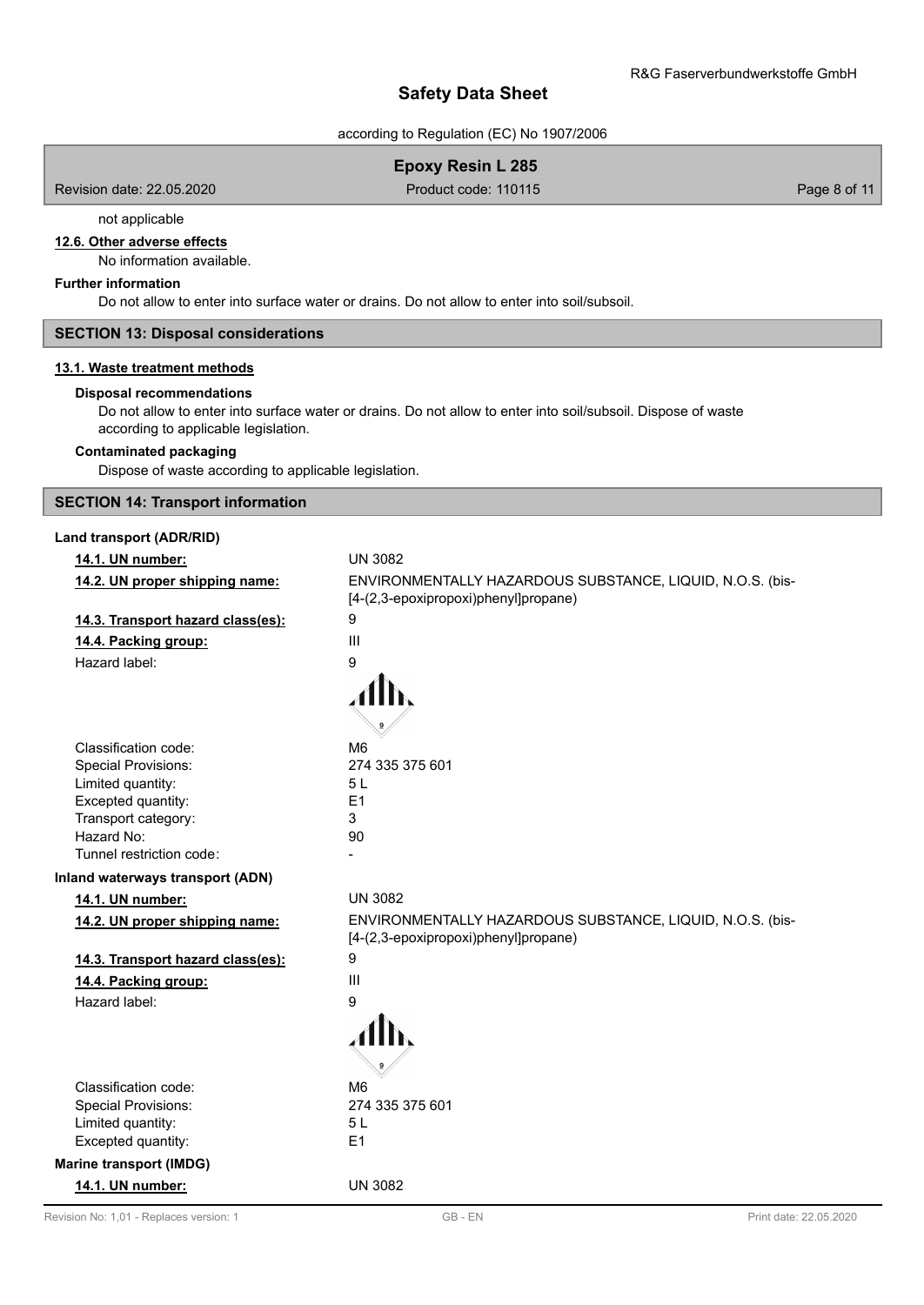according to Regulation (EC) No 1907/2006

| Revision date: 22.05.2020                                                                            | <b>Epoxy Resin L 285</b><br>Product code: 110115                                                  | Page 9 of 11 |
|------------------------------------------------------------------------------------------------------|---------------------------------------------------------------------------------------------------|--------------|
|                                                                                                      |                                                                                                   |              |
| 14.2. UN proper shipping name:                                                                       | ENVIRONMENTALLY HAZARDOUS SUBSTANCE, LIQUID, N.O.S. (bis-<br>[4-(2,3-epoxipropoxi)phenyl]propane) |              |
| 14.3. Transport hazard class(es):                                                                    | 9                                                                                                 |              |
| 14.4. Packing group:                                                                                 | Ш                                                                                                 |              |
| Hazard label:                                                                                        | 9                                                                                                 |              |
|                                                                                                      |                                                                                                   |              |
|                                                                                                      |                                                                                                   |              |
|                                                                                                      |                                                                                                   |              |
| <b>Special Provisions:</b><br>Limited quantity:                                                      | 274, 335, 969<br>5 L                                                                              |              |
| Excepted quantity:                                                                                   | E1                                                                                                |              |
| EmS:                                                                                                 | F-A, S-F                                                                                          |              |
| Air transport (ICAO-TI/IATA-DGR)                                                                     |                                                                                                   |              |
| 14.1. UN number:                                                                                     | <b>UN 3082</b>                                                                                    |              |
| 14.2. UN proper shipping name:                                                                       | ENVIRONMENTALLY HAZARDOUS SUBSTANCE, LIQUID, N.O.S. (bis-<br>[4-(2,3-epoxipropoxi)phenyl]propane) |              |
| 14.3. Transport hazard class(es):                                                                    | 9                                                                                                 |              |
| 14.4. Packing group:                                                                                 | $\mathbf{III}$                                                                                    |              |
| Hazard label:                                                                                        | 9                                                                                                 |              |
|                                                                                                      |                                                                                                   |              |
|                                                                                                      |                                                                                                   |              |
| <b>Special Provisions:</b>                                                                           | A97 A158 A197                                                                                     |              |
| Limited quantity Passenger:                                                                          | 30 kg G                                                                                           |              |
| Passenger LQ:                                                                                        | Y964                                                                                              |              |
| Excepted quantity:                                                                                   | E1                                                                                                |              |
| IATA-packing instructions - Passenger:<br>IATA-max. quantity - Passenger:                            | 964<br>450L                                                                                       |              |
| IATA-packing instructions - Cargo:                                                                   | 964                                                                                               |              |
| IATA-max. quantity - Cargo:                                                                          | 450L                                                                                              |              |
| 14.5. Environmental hazards                                                                          |                                                                                                   |              |
| ENVIRONMENTALLY HAZARDOUS:                                                                           | yes                                                                                               |              |
|                                                                                                      |                                                                                                   |              |
| Danger releasing substance:                                                                          | bis-[4-(2,3-epoxipropoxi)phenyl]propane                                                           |              |
| 14.6. Special precautions for user<br>No information available.                                      |                                                                                                   |              |
| 14.7. Transport in bulk according to Annex II of Marpol and the IBC Code<br>not applicable           |                                                                                                   |              |
|                                                                                                      |                                                                                                   |              |
| <b>SECTION 15: Regulatory information</b>                                                            |                                                                                                   |              |
| 15.1. Safety, health and environmental regulations/legislation specific for the substance or mixture |                                                                                                   |              |
| EU regulatory information                                                                            |                                                                                                   |              |
| Restrictions on use (REACH, annex XVII):                                                             |                                                                                                   |              |
| Entry 3: 1,2,3-Propantriol, Glycidylether; bis-[4-(2,3-epoxipropoxi)phenyl]propane                   |                                                                                                   |              |

Information according to 2012/18/EU (SEVESO III): E2 Hazardous to the Aquatic Environment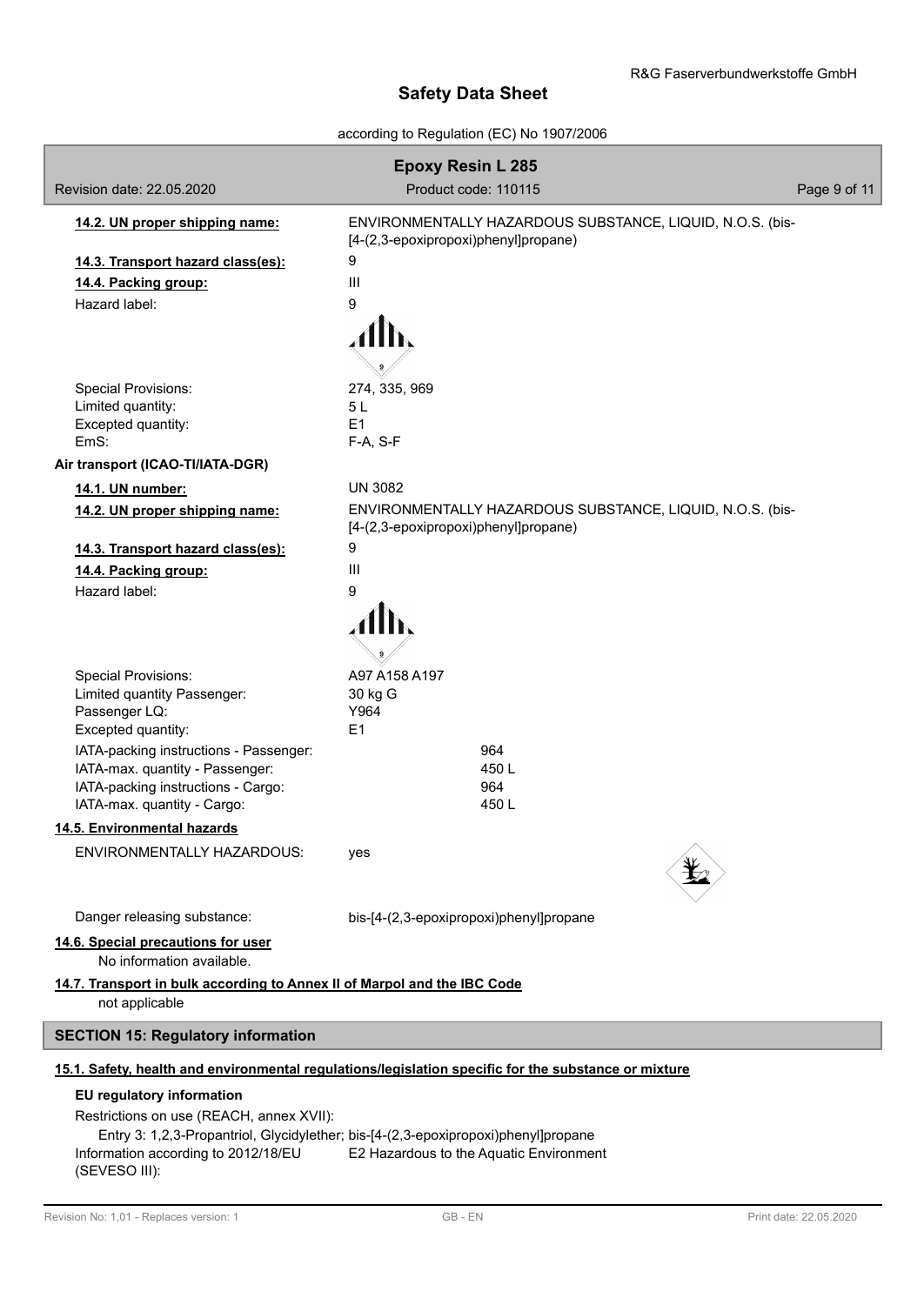according to Regulation (EC) No 1907/2006

| <b>Epoxy Resin L 285</b>         |                                                                                                                                                                                                                                                    |               |  |  |
|----------------------------------|----------------------------------------------------------------------------------------------------------------------------------------------------------------------------------------------------------------------------------------------------|---------------|--|--|
| Revision date: 22.05.2020        | Product code: 110115                                                                                                                                                                                                                               | Page 10 of 11 |  |  |
| National regulatory information  |                                                                                                                                                                                                                                                    |               |  |  |
| Employment restrictions:         | Observe restrictions to employment for juveniles according to the 'juvenile<br>work protection guideline' (94/33/EC). Observe employment restrictions<br>under the Maternity Protection Directive (92/85/EEC) for expectant or<br>nursing mothers. |               |  |  |
| Water hazard class (D):          | 2 - obviously hazardous to water                                                                                                                                                                                                                   |               |  |  |
| 15.3. Chamical safety assessment |                                                                                                                                                                                                                                                    |               |  |  |

#### **15.2. Chemical safety assessment**

Chemical safety assessments for substances in this mixture were not carried out.

### **SECTION 16: Other information**

## **Abbreviations and acronyms**

CLP: Classification, labelling and Packaging REACH: Registration, Evaluation and Authorization of Chemicals GHS: Globally Harmonised System of Classification, Labelling and Packaging of Chemicals UN: United Nations CAS: Chemical Abstracts Service DNEL: Derived No Effect Level DMEL: Derived Minimal Effect Level PNEC: Predicted No Effect Concentration ATE: Acute toxicity estimate LC50: Lethal concentration, 50% LD50: Lethal dose, 50% LL50: Lethal loading, 50% EL50: Effect loading, 50% EC50: Effective Concentration 50% ErC50: Effective Concentration 50%, growth rate NOEC: No Observed Effect Concentration BCF: Bio-concentration factor PBT: persistent, bioaccumulative, toxic vPvB: very persistent, very bioaccumulative MARPOL: International Convention for the Prevention of Marine Pollution from Ships IBC: Intermediate Bulk Container SVHC: Substance of Very High Concern For abbreviations and acronyms, see table at http://abbrev.esdscom.eu

### **Classification for mixtures and used evaluation method according to Regulation (EC) No. 1272/2008 [CLP]**

| Classification          | Classification procedure |
|-------------------------|--------------------------|
| Skin Irrit. 2; H315     | Calculation method       |
| Eye Irrit. 2; H319!     | Calculation method       |
| Skin Sens. 1: H317      | Calculation method       |
| Muta. 2; H341           | Calculation method       |
| Repr. 2; H361fd         |                          |
| Aquatic Chronic 2: H411 | Calculation method       |

#### **Relevant H and EUH statements (number and full text)**

| H302   | Harmful if swallowed.                                                    |
|--------|--------------------------------------------------------------------------|
| H315   | Causes skin irritation.                                                  |
| H317   | May cause an allergic skin reaction.                                     |
| H319   | Causes serious eve irritation.                                           |
| H341   | Suspected of causing genetic defects.                                    |
| H361fd | Suspected of damaging fertility. Suspected of damaging the unborn child. |
| H411   | Toxic to aquatic life with long lasting effects.                         |